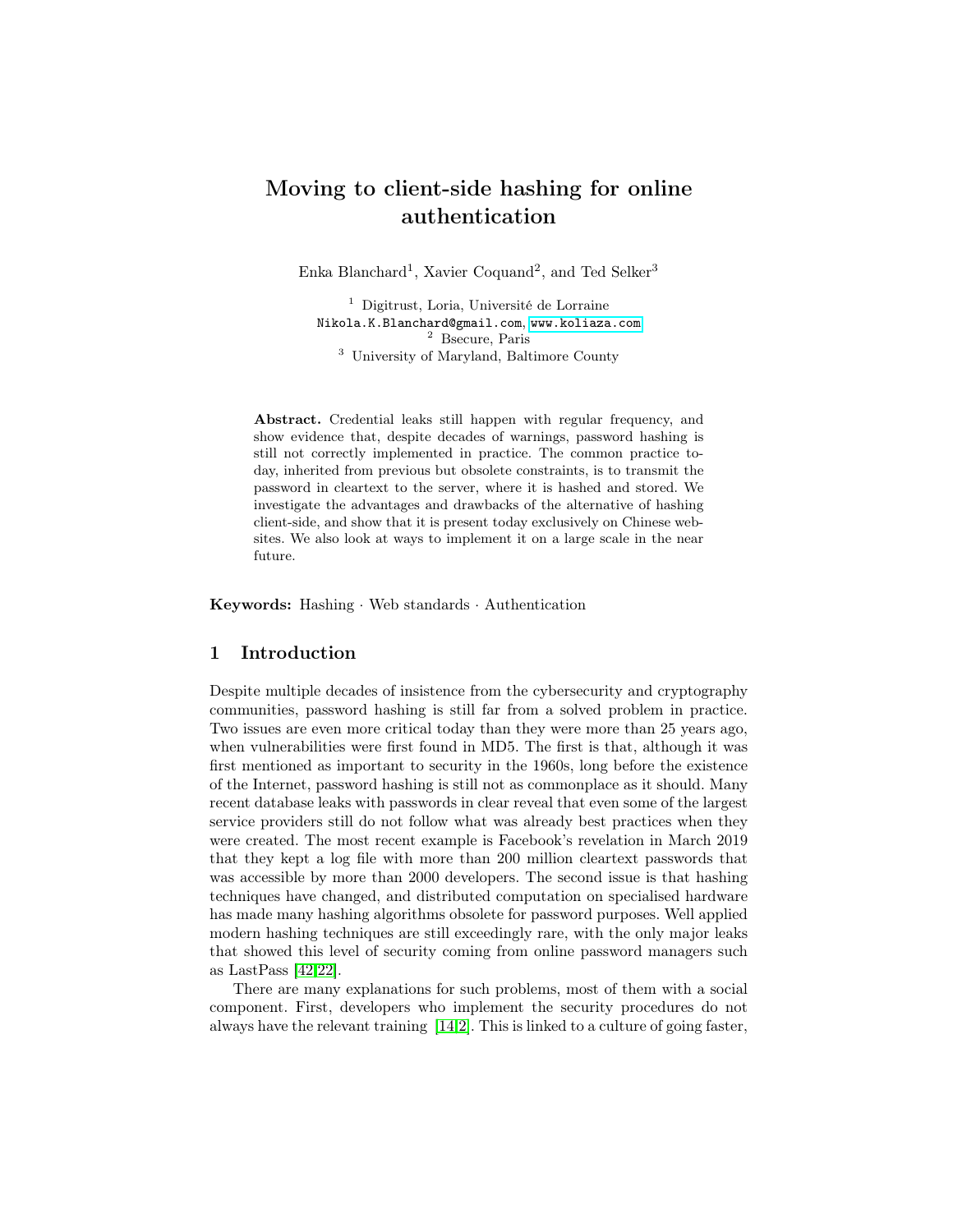at the expense of good security practices [\[1\]](#page-14-2). This, in turn, comes from the fact that service providers generally suffer from negative outcomes only when security breaches become public. Even in such cases, the incentives are not always strong enough to effect real change — Yahoo! suffered from three leaks of increasing magnitude between October 2016 and October 2017, which could have been prevented had security been reinforced after the first [\[41\]](#page-16-1).

There are many ways to address this issue, but blaming the developers has not worked so far [\[14\]](#page-14-0). As such, we investigate the possibility of client-side password hashing to be an alternative to the standard practice of server-side hashing. Its main advantage is that client-side hashing, as opposed to server-side, is easily detectable and analysable. This creates accountability, means that it becomes possible to impose a direct cost on companies with poor security practices. Thus, we can give a strong incentive to companies to reform their practices before they suffer from major public security breaches.

This paper is organised as follows. We start by looking at the current state of the art, both on how to hash securely and how current service providers fail to do so. We then turn to client-side hashing, by looking at how prevalent it is before listing its advantages and drawbacks. We finish by looking at how large scale changes could be made in the near future, and discussing potential improvements and complications.

### 2 Password hashing today

Problems were first found with the practice of storing all the passwords unencrypted in a single text file in the 1970s [\[37\]](#page-16-2). The general password architecture that was developed at the time has not evolved much in the decades since. The best practice still consists in hashing the password with a salt, storing this hash on the server, and comparing the hashes to make a decision when the user tries to login again. Client-based hashing was not always a possibility, due to compatibility issues with legacy protocols [\[35\]](#page-16-3). This is not true anymore — although there is still a generally unspoken assumption that all hashing should be done serverside. The server hashing cost was even a major point of contention in a recent password hashing algorithm competition [\[20\]](#page-15-1), without the authors mentioning the possibility and impact of client-side hashing.

### 2.1 Best practices

As the general architecture has not changed much in the past decades, the main questions are still the same: Which hashing function to use? How to salt the password? How to prevent side-channel attacks?

Hashing algorithm. After problems were found in the first two common hashing algorithms — MD5 and  $SHA-1$  — the two principal general-purpose hashing algorithms currently considered to be secure are SHA-2 and SHA-3 — or rather, algorithms from these families. However, this has a caveat. They are secure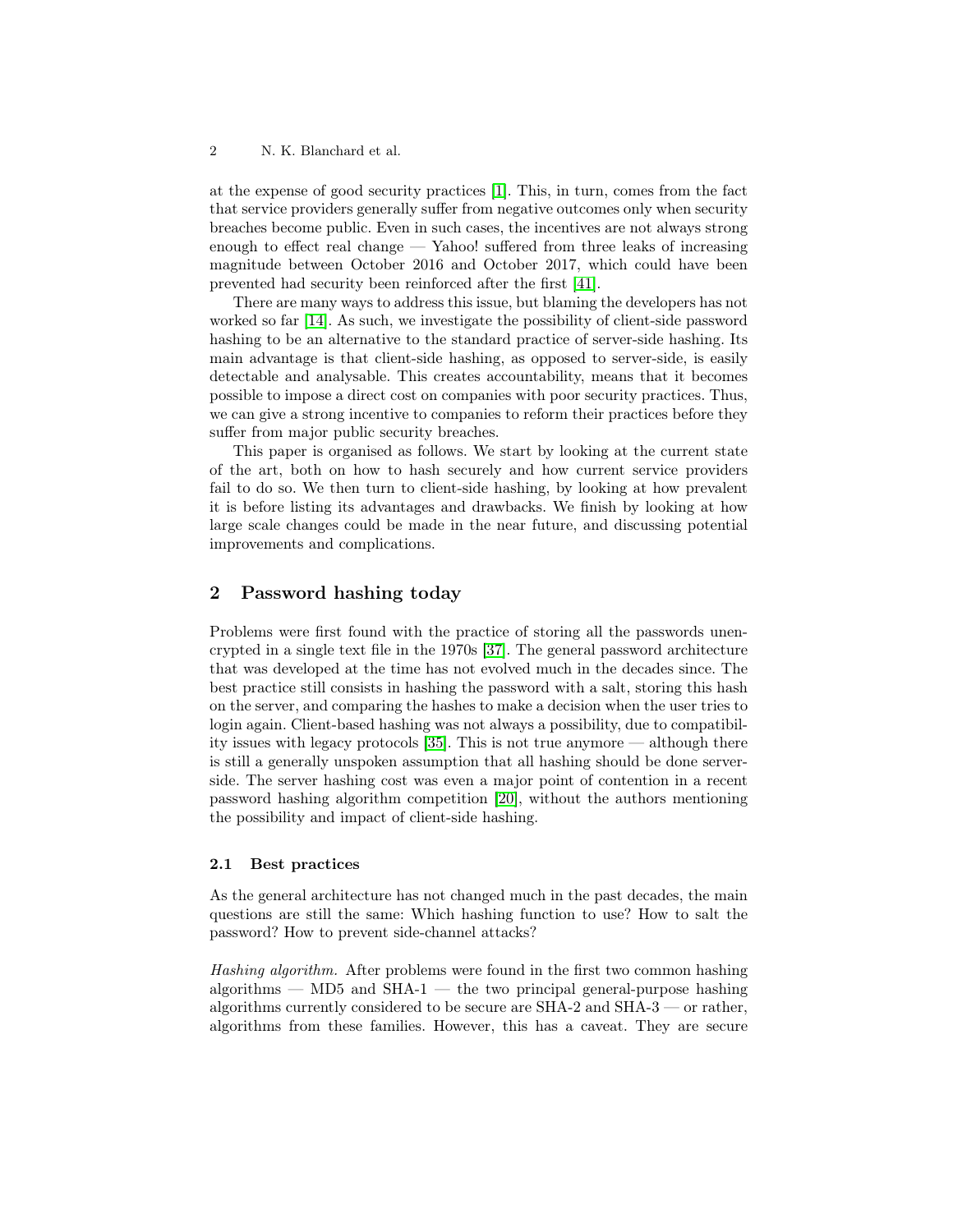insofar as the string to hash has high entropy, in which case finding a preimage for the function becomes a hard problem. Hashing a complete message with these algorithms is then secure. However, if the number of possibilities for the original message is limited, one can use brute-force and hash all the potential messages. Unlike online attacks where  $10^{10}$  bogus login attempts are easily noticeable, it is easy to compute that many hashes offline, on special-made machines. This is one of the main risks with database leaks, as even consumer machines can nowadays brute-force more than 1 billion such hashes per second [\[15,](#page-14-3)[11,](#page-14-4)[43\]](#page-16-4).

With that kind of capability, dictionary-augmented brute-forcing becomes a strong option, as most passwords deviate only poorly from real words. This is true no matter the kind of hashing algorithm used: if the space of all possible inputs remain small and the search can be parallelised efficiently, it is enough to hash all probable inputs to get the inverse of most hashes. To address this, two main algorithms were initially used, PBKDF2 and bcrypt, which can run recursively n times on their own output to artificially increase the computing time  $[49]$ . This slows down the algorithm in an unavoidable way, negating the gains due to more powerful machines but is still vulnerable to parallel brute-forcing. Argon2 is a more recent solution, specifically made to be hard to parallelise by requiring an arbitrarily large amount of memory [\[8\]](#page-14-5), and is now one of a set of good alternatives [\[20\]](#page-15-1). All the alternatives provide an adjustable parameter to increase the time and space complexity of hashing.

Salt. The second common component in the hashing process is the  $salt - a$ pseudorandom string that is concatenated with the password before hashing. This is done to prevent attacks that make use of a large table of precomputed hashes, also known as a rainbow table [\[33\]](#page-16-6). The salts should be different from user to user — which is not always understood by service providers. If a single salt is used for a whole database, it prevents attacks using generic rainbow tables, but allows the computation of a website-specific rainbow table, only marginally improving security. Salts are often used as an example of data stored only on the server's side. However, in this context of password hashing, the only goal of the salt is to prevent precomputed tables. As such, the salt can just be the login and website name, which is unique and always available client-side. When using one service to login into another, one must however be careful and make sure that the right website name is used.

Side-channels. Even using secure hashing with unique salts is not enough if adversaries have opportunities to obtain the passwords through other means. There is a large variety of side-channel attacks that are relevant, but two are particularly important. The first lies in stealing the password itself when it is transmitted in cleartext, but that has been thankfully made mostly obsolete by the switch from HTTP to HTTPS [\[47\]](#page-16-7). The second comes from unsecure password management on the server side, for example the storage of log files with incoming requests (including cleartext passwords), as was done until recently by Facebook [\[32\]](#page-15-2). Never storing sensitive data is a first step towards security, with the advantage of being easier than never receiving it in the first place.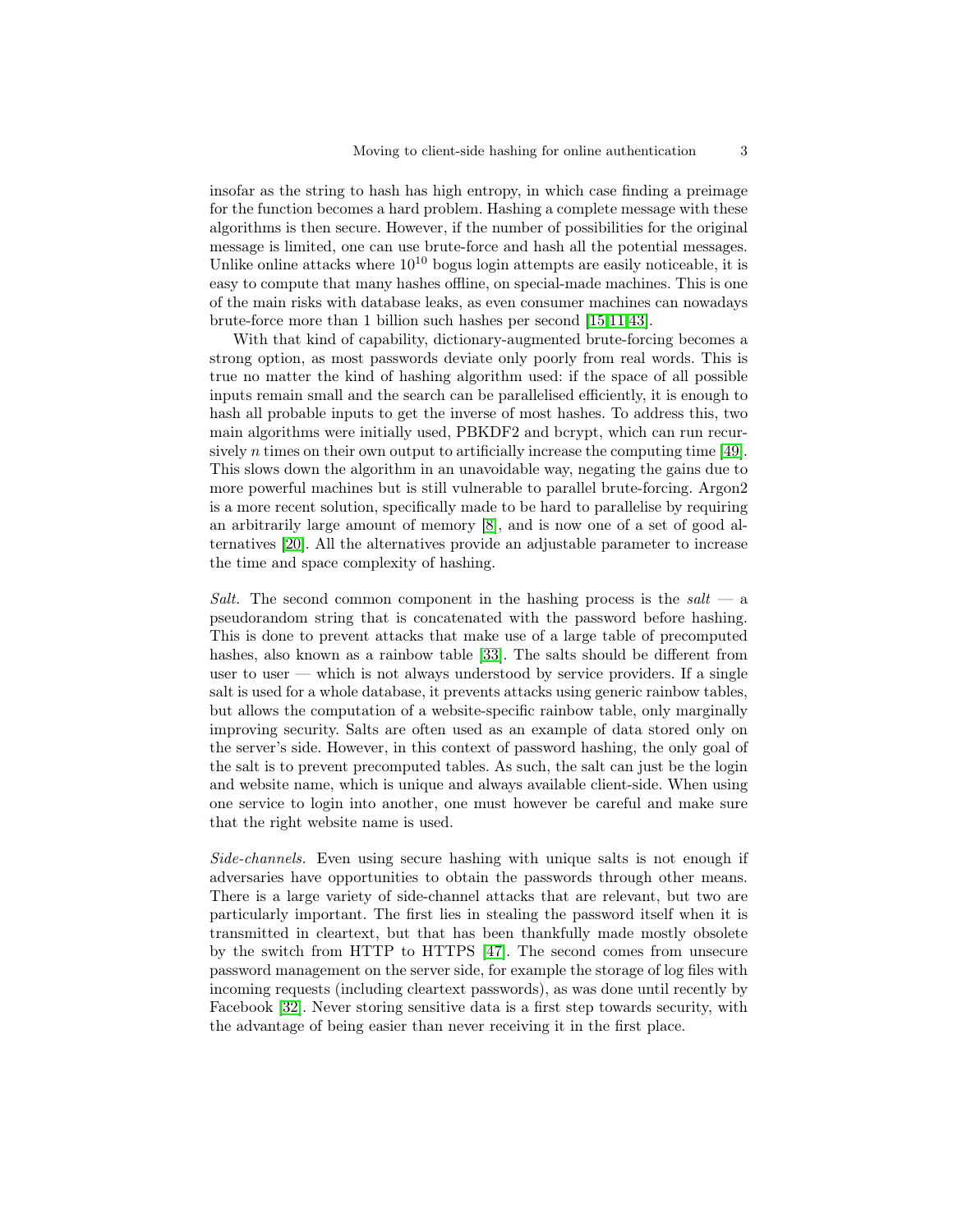PAKE. There already exists an alternative protocol that addresses the issues of server-side hashing: Password Authenticated Key Exchange (PAKE) [\[7\]](#page-14-6) , and its derivatives, among which the Secure Remote Password protocol (SRP) [\[50\]](#page-16-8) is the best known. This protocol integrates asymmetric cryptography and ideas from zero knowledge protocols to prevent the server from having enough information to independently recomputing the password without mounting costly brute-force attacks.

Various problems have plagued different PAKE implementations and prevented widespread use, among which we can mostly cite patent problems, as well as security issues in earlier versions of SRP [\[17\]](#page-15-3), as it is already two decades old. The main issue, however, is that it is quite a complex protocol, and cannot be implemented as easily as a simple hashing function. Some more modern alternatives exist, such as OPAQUE [\[25\]](#page-15-4), but they are still far from being commonly used.

### 2.2 Recent database leaks

Credential leaks are becoming increasingly commonplace, with weekly reports of stolen credentials [\[41\]](#page-16-1), not only from start-ups and smaller corporations but also from the biggest companies. As vulnerabilities in both MD5 and SHA-1 have been public for more than a dozen years, one could expect that most service providers would update their policies (even if hashing server-side), but this is sadly not the case. Because of this, some leaks reach catastrophic proportions, as can attest the discovery in mid-March 2019 that Facebook had stored between 200 and 600 million passwords in cleartext instead of hashing, going as far back as 2012 [\[32\]](#page-15-2). Facebook revealed that the stored passwords were only accessible to employees — and were accessed by about 2000 of them — leaving open the question of why they had stored them in the first place. Less than a month later, it was revealed that the social network had also asked some of its users to provide their login details for their main email addresses, breaching all forms of privacy concerns [\[27\]](#page-15-5). This is not a freak occurrence, as Twitter and GitHub both revealed similar failures to encrypt their confidential information in the previous ten months [\[31](#page-15-6)[,48\]](#page-16-9).

In an extensive analysis [\[24\]](#page-15-7), Jaeger et al. looked at 31 credential leaks going from 2008 to 2016, totalling close to 1 billion email/password pairs worldwide. Of the leaks considered, more than half consisted of entirely unencrypted stored credential pairs (including gmail.com in 2014 and twitter.com in 2016, although they could not make sure the data was authentic), and only one, ashleymadison.com, used a strong level of encryption — bcrypt — while still making some mistakes. The main mistake made was storing MD5 hashes of case-insensitive versions of the passwords, from which it was possible to compute a preimage, leaving the option of computing the full password by hashing the 1000 or so remaining possibilities through bcrypt [\[16\]](#page-15-8). Table [1,](#page-4-0) partially extracted from [\[24\]](#page-15-7), shows the main authenticated leaks they analysed.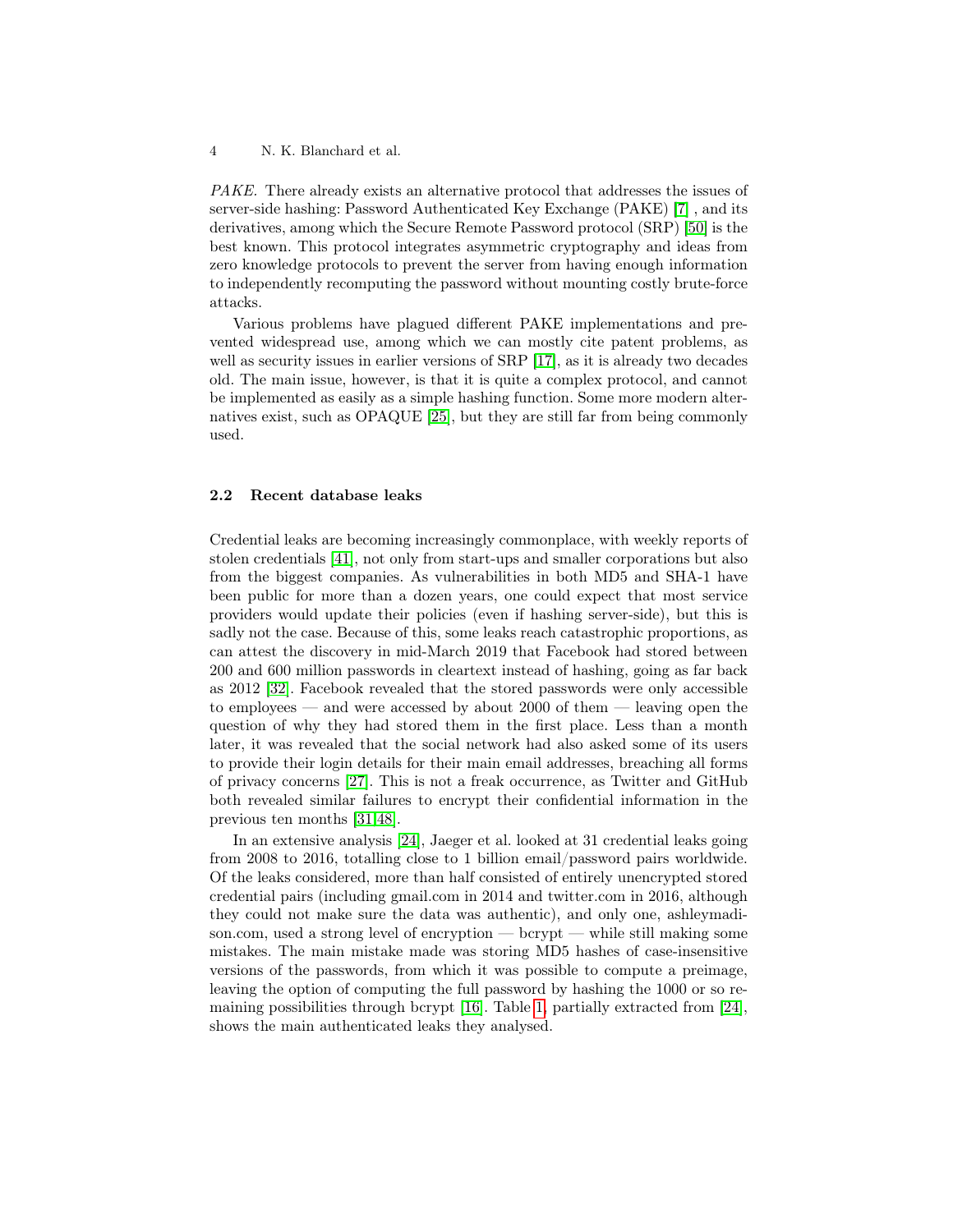| website            | encryption   | $\#$ accounts leaked | leak date              |
|--------------------|--------------|----------------------|------------------------|
| myspace.com        | $SHA-1$      | 358986419            | 2008                   |
| gawker.com         | <b>DES</b>   | 487292               | Dec. $20\overline{10}$ |
| aipai.com          | MD5          | 4529928              | Apr. 2011              |
| csdn.net           | clear        | 6425905              | Oct. 2011              |
| tianya.cn          | clear        | 29642564             | Nov. 2011              |
| vk.com             | clear        | 92144526             | 2012                   |
| linkedin.com       | $SHA-1$      | 112275414            | Feb. 2012              |
| imesh.com          | $MD5 + salt$ | 51308651             | Sep. 2013              |
| xsplit.com         | $SHA-1$      | 2990112              | Nov. 2013              |
| 51cto.com          | $MD5 + salt$ | 3923449              | Dec. 2013              |
| xiaomi.com         | $MD5 + salt$ | 8281358              | May 2014               |
| 000webhost.com     | clear        | 15035687             | Mar. 2015              |
| sprashivai.ru      | clear        | 3472645              | May 2015               |
| ashleymadison.com  | bcrypt       | 36140796             | <b>July 2015</b>       |
| $17$ . media       | MD5          | 3824575              | Sep. $20\overline{15}$ |
| mpgh.net           | $MD5 + salt$ | 3119180              | Oct. 2015              |
| $r2$ games.com     | $MD5 + salt$ | 11758232             | Oct. 2015              |
| nexusmods.com      | $MD5 + salt$ | 5918540              | Dec. 2015              |
| mate1.com          | clear        | 27402581             | Feb. 2016              |
| naughtyamerica.com | MD5          | 989401               | Apr. 2016              |
| badoo.com          | MD5          | 122730419            | June 2016              |

<span id="page-4-0"></span>Table 1. Partial list of leaks analysed by Jaeger et al. with number of credentials leaked, date and encryption method used in each case, extracted from [\[24\]](#page-15-7).

One common problem with this list is that we can only discover that service providers were using obsolete security techniques after the damage is done, or even much later if they do not immediately disclose observed breaches [\[26\]](#page-15-9). This is where client-side hashing comes into play, as it is much easier to detect.

# 3 Detecting client-side hashing

One of the main interests of client-side hashing is that it is observable by the user. Detecting it, however, often requires work. Some service providers still rely on security through obscurity, and make their scripts obfuscated to make attacks harder. Except in rare cases, passwords are by now generally encrypted (with a symmetric encryption algorithm) before leaving the client's machine. As such, checking whether the password is still visible in outgoing packets would only catch the very worst cases, where the password is neither hashed nor encrypted. Thankfully, there are at least two different methods to check whether sufficiently secure hashing is being performed.

### 3.1 Syntactic and semantic analyses.

The first method is the most precise of the two, and relies on  $-$  potentially  $a$ utomated — code analysis. One of the simplest way is to check the libraries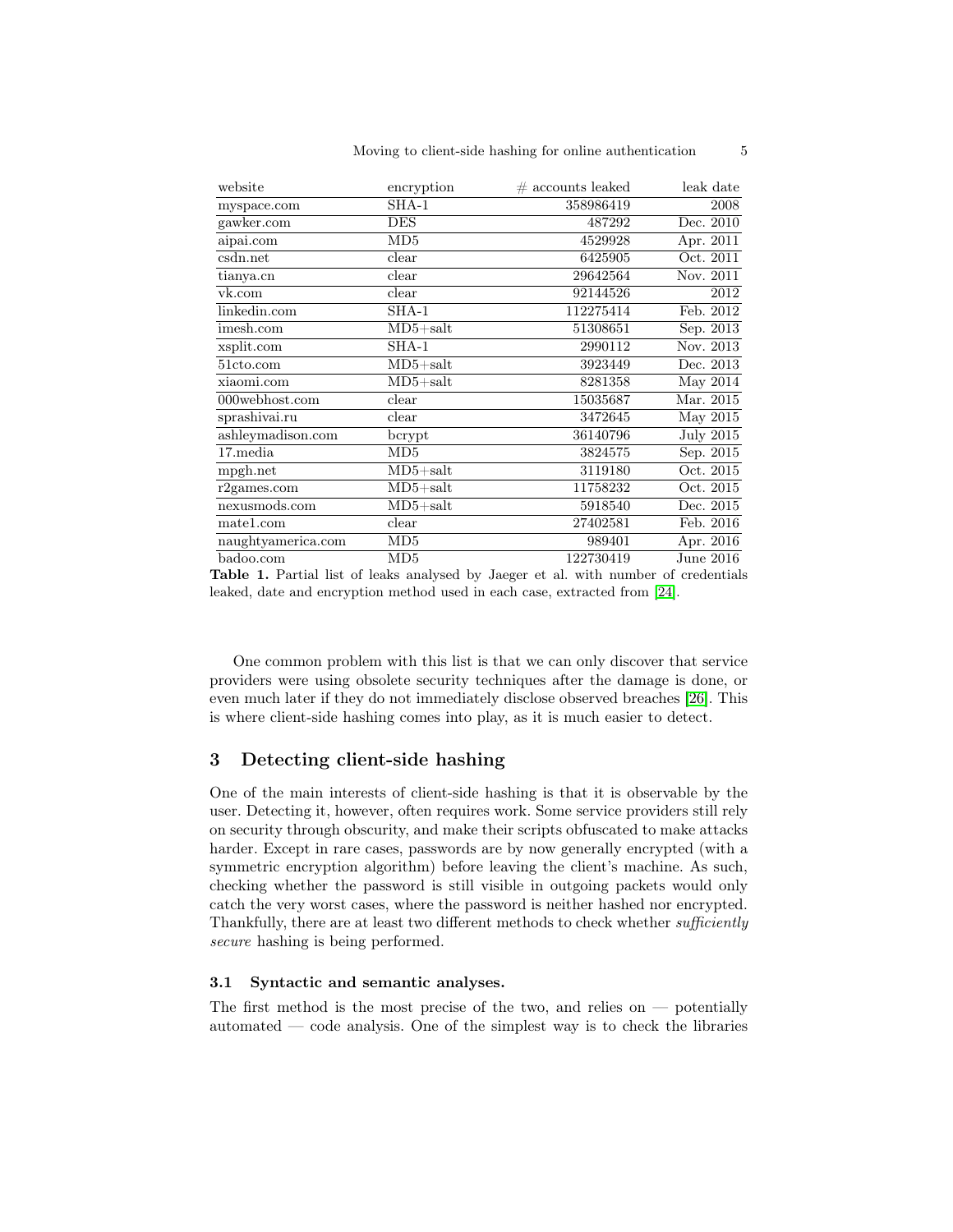called by the current webpage and infer from them (for example, the presence of no hashing library besides the inclusion of an MD5 function would be a red flag). An improvement would be to automatically detect the password field and follow the path of the relevant memory object (or to check whether any object sent in an outgoing packet is identical to the password). As it depends on the skill of the person analysing the code, this is the most versatile method and can even work with custom-made hashing methods, but cannot be entirely automated. It also struggles against hashing that relies on compiled code.

### 3.2 Computing load analysis.

An alternative and more efficient method could be used in the near future to detect whether the website implements client-side hashing, and whether it is secure enough. One issue is that it is not immediately relevant, as the proportion of websites that would currently be considered secure would be infinitesimal. The idea is quite simple: any correct implementation of a secure password hashing algorithm requires a surge in memory and processor usage. Detecting it would be doable, although a surge could be linked to a different process. As such, it can mostly be used to quickly detect websites where the hashing is visibly insufficient. Both methods could also be combined to indicate a failure to correctly hash in most dangerous cases — while proving that it is correctly hashed would still be harder.

### 3.3 Manually checking the Alexa top 50

We decided to use manual semantic analysis to check which of the top 50 global websites — according to Amazon Alexa  $[4]$  — implemented client-side hashing. Table [2](#page-7-0) shows the results of this small experiment. Figure [1](#page-6-0) shows an example of cleartext password sent to the server (using TLS, but no hashing) on facebook.com and the equivalent on baidu.com.

Analysis of the websites with client-side hashing. Out of the top 50 websites, we only found 8 with client-side hashing. This is slightly misleading, however, as some of the concerned websites, including 360.cn and qq.com, use the same authentication system, made by baidu.com. Other websites — like csdn.net and taobao.com — do not redirect to baidu.com but reuse very similar authentication templates. Moreover, the 8 websites with client-side hashing correspond exactly to the 8 websites from the top 50 that are based in the People's Republic of China. There are different potential explanations, which we will now investigate.

### 3.4 Why is client-side hashing rare?

This question we ask is twofold. First, why does every Chinese website implement client-side hashing, and second, why are they the only ones to do so? Alas, we do not have access to the decision-making process that led to this state of affairs. However, we can make informed guesses by looking at regulations and incentive structures.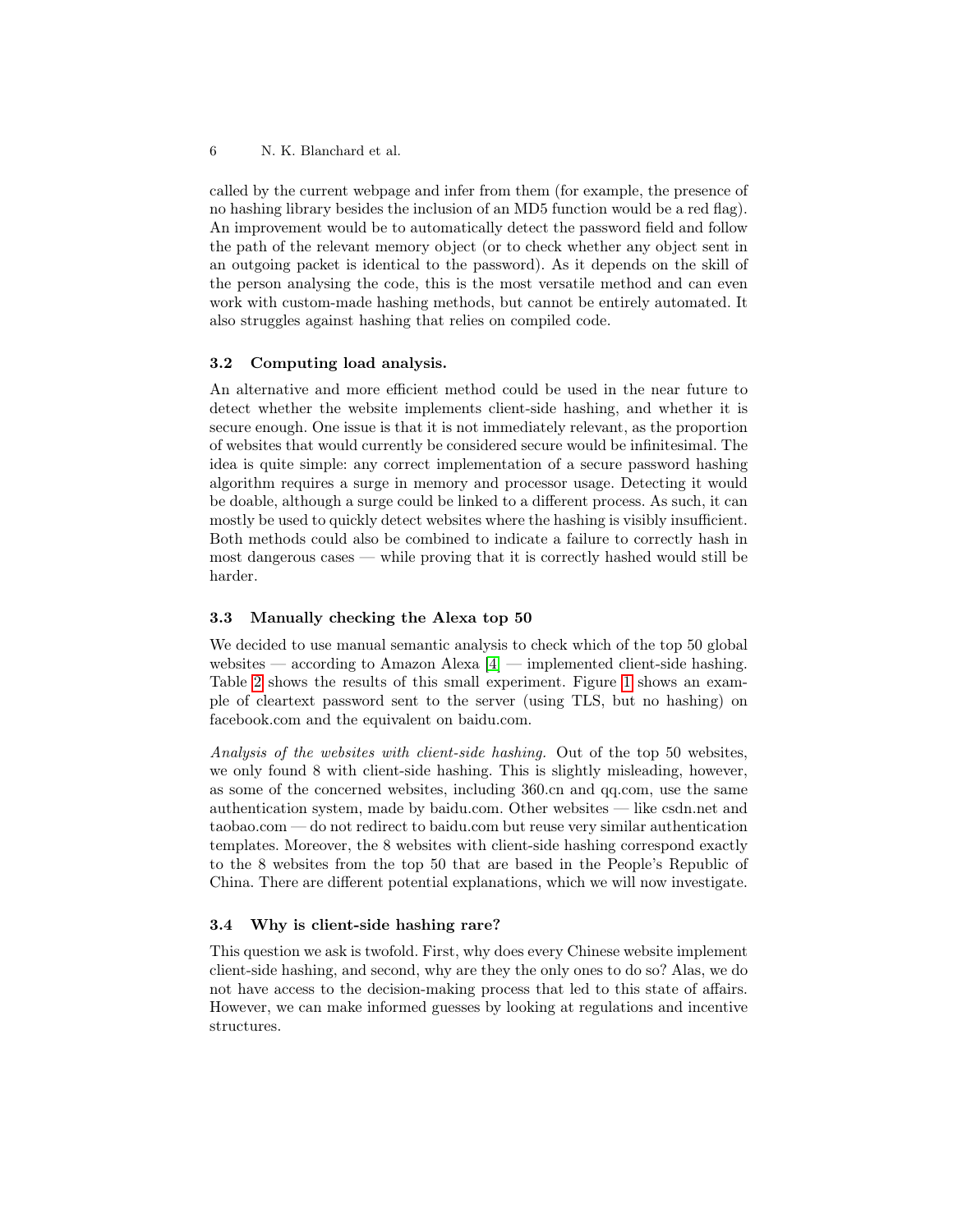| Forward                                                                            | Drop    |     | Intercept   | Action | Comment this item                                                                                     |      |
|------------------------------------------------------------------------------------|---------|-----|-------------|--------|-------------------------------------------------------------------------------------------------------|------|
|                                                                                    |         |     |             |        |                                                                                                       |      |
| Params<br>Raw                                                                      | Headers | Hex |             |        |                                                                                                       |      |
|                                                                                    |         |     |             |        | POST /login/device-based/regular/login/?login attempt=1&lwv=110 HTTP/1.1                              |      |
| Host: www.facebook.com                                                             |         |     |             |        |                                                                                                       |      |
|                                                                                    |         |     |             |        | User-Agent: Mozilla/5.0 (X11; Linux x86 64; rv:60.0) Gecko/20100101 Firefox/60.0                      |      |
|                                                                                    |         |     |             |        | Accept: text/html,application/xhtml+xml,application/xml;q=0.9,*/*;q=0.8                               |      |
| Accept-Language: en-US, en; q=0.5<br>Accept-Encoding: gzip, deflate                |         |     |             |        |                                                                                                       |      |
| Referer: https://fr-fr.facebook.com/                                               |         |     |             |        |                                                                                                       |      |
| Content-Type: application/x-www-form-urlencoded                                    |         |     |             |        |                                                                                                       |      |
| Content-Length: 726                                                                |         |     |             |        |                                                                                                       |      |
|                                                                                    |         |     |             |        | Cookie: fr=0bslA660PE9isPRjTBc0xAg1.0.BdJSeq.; datr=RCslXZ-7DVgv_exhQRJx0jy_                          |      |
| Connection: close                                                                  |         |     |             |        |                                                                                                       |      |
| Upgrade-Insecure-Requests: 1                                                       |         |     |             |        |                                                                                                       |      |
|                                                                                    |         |     |             |        |                                                                                                       |      |
|                                                                                    |         |     |             |        | jazoest=2628&lsd=AVoN7z87& <mark>email=myusername%40test.fr&amp;pass=mypassword</mark> ktimezone=240& |      |
|                                                                                    |         |     |             |        |                                                                                                       |      |
|                                                                                    |         |     |             |        |                                                                                                       |      |
|                                                                                    |         |     |             |        |                                                                                                       |      |
| $\oslash$ A Request to https://passport.baidu.com:443 [220.181.33.24]              |         |     |             |        |                                                                                                       |      |
| Forward                                                                            | Drop    |     | Intercept i | Action | Comment this item                                                                                     | طالا |
|                                                                                    |         |     |             |        |                                                                                                       |      |
| Params<br>Raw                                                                      | Headers | Hex |             |        |                                                                                                       |      |
| POST /v2/api/?login HTTP/1.1                                                       |         |     |             |        |                                                                                                       |      |
| Host: passport.baidu.com                                                           |         |     |             |        |                                                                                                       |      |
|                                                                                    |         |     |             |        | User-Agent: Mozilla/5.0 (X11; Linux x86 64; rv:60.0) Gecko/20100101 Firefox/60.0                      |      |
|                                                                                    |         |     |             |        | Accept: text/html,application/xhtml+xml,application/xml;q=0.9,*/*;q=0.8                               |      |
| Accept-Language: en-US, en; q=0.5                                                  |         |     |             |        |                                                                                                       |      |
| Accept-Encoding: gzip, deflate                                                     |         |     |             |        |                                                                                                       |      |
| Referer: https://www.baidu.com/<br>Content-Type: application/x-www-form-urlencoded |         |     |             |        |                                                                                                       |      |
| Content-Length: 2755                                                               |         |     |             |        |                                                                                                       |      |
| Cookie: BAIDUID=7CFE2133E89D8883B5D42BC745FBE079:FG=1;                             |         |     |             |        |                                                                                                       |      |
|                                                                                    |         |     |             |        | pplogid=5398f4Tez2GKSFMRjy9fTydKC4KFSZdXmphjVr%2BNBid2R80Z2DqNypikbCDa2lGnLoaK93q0mn                  |      |
| FferiRmJpeCtdkMg%3D%3D                                                             |         |     |             |        |                                                                                                       |      |
| Connection: close                                                                  |         |     |             |        |                                                                                                       |      |
| Upgrade-Insecure-Requests: 1                                                       |         |     |             |        |                                                                                                       |      |
|                                                                                    |         |     |             |        | staticpage=https%3A%2F%2Fwww.baidu.com%2Fcache%2Fuser%2Fhtml%2Fv3Jump.html&charset=U                  |      |
|                                                                                    |         |     |             |        | TF-8&token=149d5b6801de04f485834acdff63346f&tpl=mn&subpro=&apiver=v3&tt=156271662321                  |      |
|                                                                                    |         |     |             |        | 1&codestring=njGd906e2e2af46de1602a01531de017713ca66a60696010080&safeflg=0&u=https%3                  |      |
|                                                                                    |         |     |             |        | ASSESSEMME haidu comsSESicRhono-Sdotoct-15gid-570001E R202 ARD2 RREE 72E02E2A05275gu                  |      |

-73E92F3A0527&qu letect=1&g1d=57C891E-B30 3 - BE ick\_user=0&logintype=dialogLogin&logLoginType=pc\_loginDialog&idc=&loginmerge=true&sp login=rate&username=MYLOGIN&password=GK1E09qigC5SB9f53uzgsY71%2BwzAt0AF7MtvSbInzPqSG kN2N%2B%2BGTD2LN3R3BWERxeycLSLKuIjEbRrcc8NqjoSmx8v3IqyuXIF1ZeiePhWlfkLqK6WAJKLoWvlh0 7b44%2FnpGkc3srkfc%2B9CEFei5cW6EDxEzxck81oRdASv%2F5I%3D&verifycode=XSKI&mem\_pass=on&

<span id="page-6-0"></span>Fig. 1. Request sent to facebook.com (top) and baidu.com (bottom) by TLS after clicking on the login button. For facebook.com, the cleartext password is shown on the bottom line, bordered in red. For baidu.com, the encrypted password is shown on the third line from the bottom, right after the username.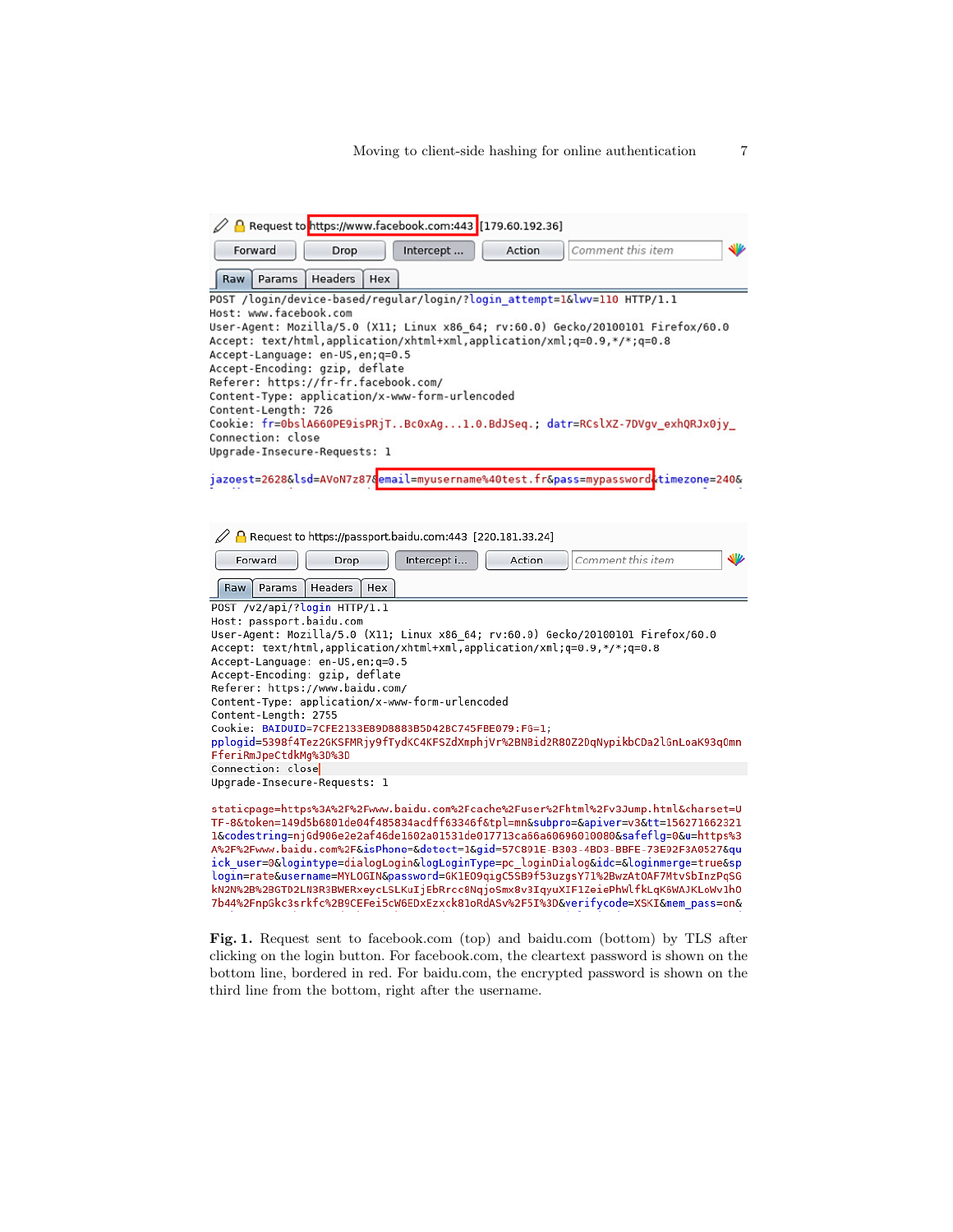| Website         | Client-side    | Website             | Client-side |
|-----------------|----------------|---------------------|-------------|
| google.com      | NO             | youtube.com         | NO.         |
| facebook.com    | NO             | baidu.com           | <b>YES</b>  |
| wikipedia.org   | NO.            | qq.com              | <b>YES</b>  |
| yahoo.com       | NO.            | amazon.com          | NO.         |
| taobao.com      | <b>YES</b>     | twitter.com         | NO.         |
| tmall.com       | NO.            | reddit.com          | NO.         |
| instagram.com   | NO             | live.com            | NO.         |
| vk.com          | NO.            | sohu.com            | NO.         |
| jd.com          | NO             | yandex.ru           | NO.         |
| sina.com.cn     | <b>YES</b>     | weibo.com           | <b>YES</b>  |
| blogspot.com    | NO.            | netflix.com         | NO.         |
| linkedin.com    | NO             | bilibili.com        | NO.         |
| twitch.tv       | NO.            | pornhub.com         | NO.         |
| login.tmall.com | NO.            | 360.cn              | <b>YES</b>  |
| csdn.net        | YES            | yahoo.co.jp         | NO.         |
| mail.ru         | N <sub>O</sub> | bing.com            | NO.         |
| microsoft.com   | NO             | whatsapp.com        | NO.         |
| naver.com       | NO.            | aliexpress.com      | NO.         |
| livejasmin.com  | NO.            | microsoftonline.com | NO.         |
| alipay.com      | YES            | ebay.com            | NO.         |
| xvideos.com     | NO.            | tribunnews.com      | NO.         |
| amazon.co.jp    | NO.            | google.co.in        | NO.         |
| github.com      | NO.            | okezone.com         | NO.         |
| imdb.com        | NO.            | google.com.hk       | NO.         |
| pages.tmall.com | NΟ             | stackoverflow.com   | NO          |

<span id="page-7-0"></span>Table 2. Result of a manual analysis on which websites implement client-side hashing. A YES was given to each website where the password was not simply symmetrically encrypted using TLS. All websites come from the Alexa Top 50 global websites on 07- 07-2019, with the left column corresponding to ranks 1-25, and the right one to ranks 26-50.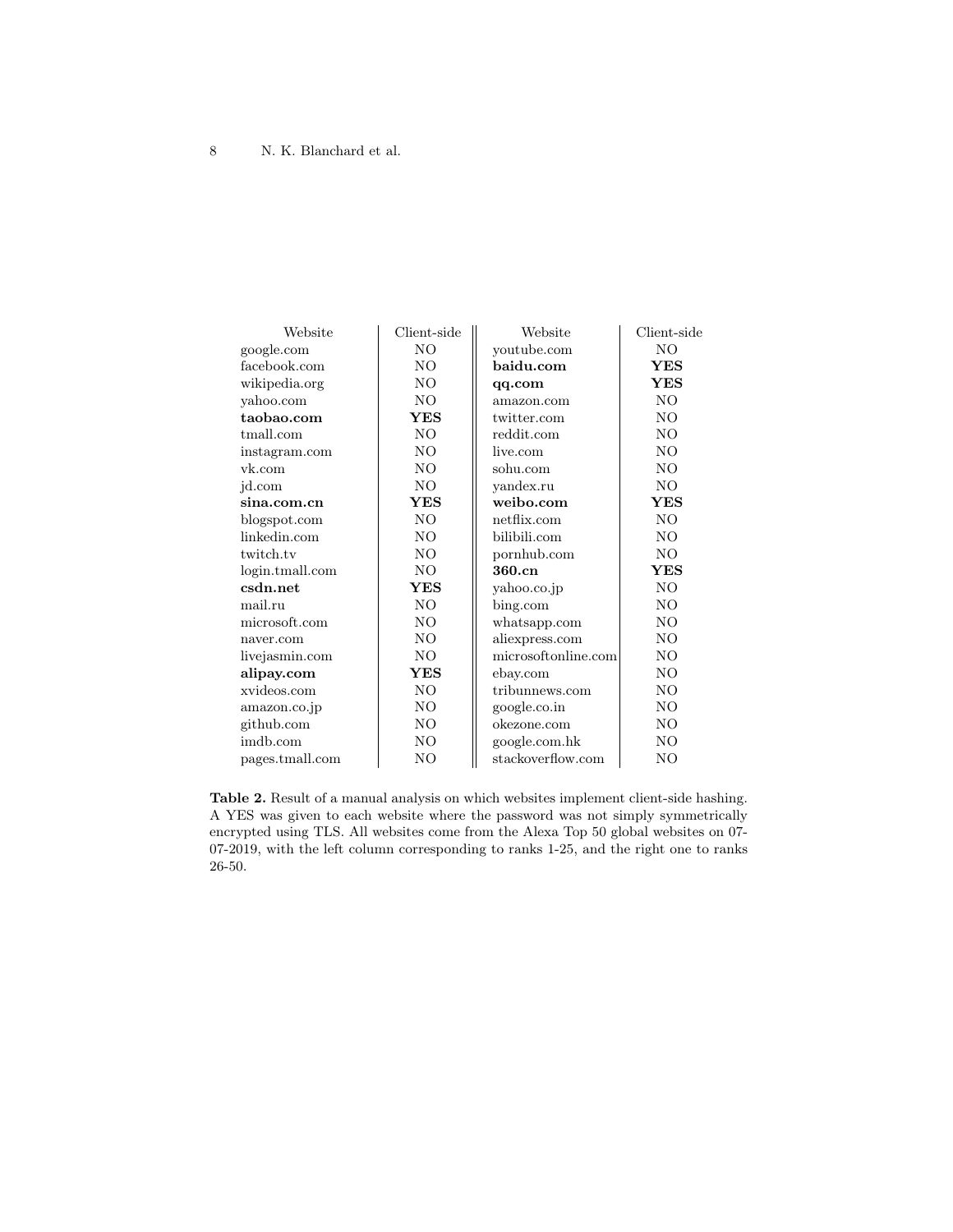Chinese client-side hashing. The PRC imposes strong constraints on the type of cryptography that can be used on its territory and by its companies [\[34\]](#page-16-10), so it is normal to see a difference in the frameworks used. One trivial consequence is that the hashes on the relevant websites do not correspond to MD5 or SHA hashes, and their output cannot be easily identifiable as the output of a common hashing algorithm due to the character set and length parameters. A second visible difference is that websites generally discourage users from using passwords, privileging alternative methods such as unlocking through one's phone, as Google recently deployed on its own service. This means that they also generally implement some forms of 2-factor authentication based on cellphone usage. There are two advantages to this design, in a context where some ISO protocols could potentially be compromised [\[18](#page-15-10)[,46\]](#page-16-11). The first is that it makes it easier to prevent foreign actors from being able to decrypt password data exchanged with potentially compromised — ISO protocols while it is in transit. The second is that, as 2-factor authentication is used, tracking users — through triangulation, among other methods — becomes possible with the cooperation of telephone companies [4](#page-8-0) . Strong state security incentives and a tighter cooperation — than in the western world — between the state and large technology companies [\[45\]](#page-16-12) combined made it feasible to implement on a large (national) scale this kind of technological decision.

The improved security linked to client-based hashing could then be a sideeffect of state-wide protection mechanisms against foreign actors. However, the real question is not why those 8 websites implement client-side hashing, but rather, why the others do not implement it.

Server-side hashing in other countries. There are many potential arguments as to why server-side hashing is so frequent, but the main explanation is probably the simplest: inertia and simplicity. In a world where large companies with hundreds of millions of users (such as Mate1) still store their passwords in cleartext, the question is not so much "why is the hashing not done on the client?" but rather "why is the hashing not done at all, or with obsolete tools?", as shown in Table [1.](#page-4-0) This is compounded by the fact that, unlike the general issue of hashing on which there was a quasi-unanimity and a common push from the security community for more than two decades, the issue of server-side versus client-side hashing is less known, and even academic endeavours didn't question some of the common assumptions until recently [\[20,](#page-15-1)[35\]](#page-16-3). Two other issues amplify this inertia and are worth looking into.

The first is that there has been a long tradition of pitting security and functionality against each other. Until recently, common practice said that any improvement on the first came at the expense of the other. This view has recently been challenged, thankfully, as certain designs can in practice improve both [\[5\]](#page-14-8)

<span id="page-8-0"></span><sup>4</sup> This would be a natural extension of the 2002 law that forced cybercafe owners to keep a list linking login information and state ID for all their clients  $[44]$  — in a country where cybercafe was the main internet access point for more than a quarter of users in 2006 [\[9\]](#page-14-9).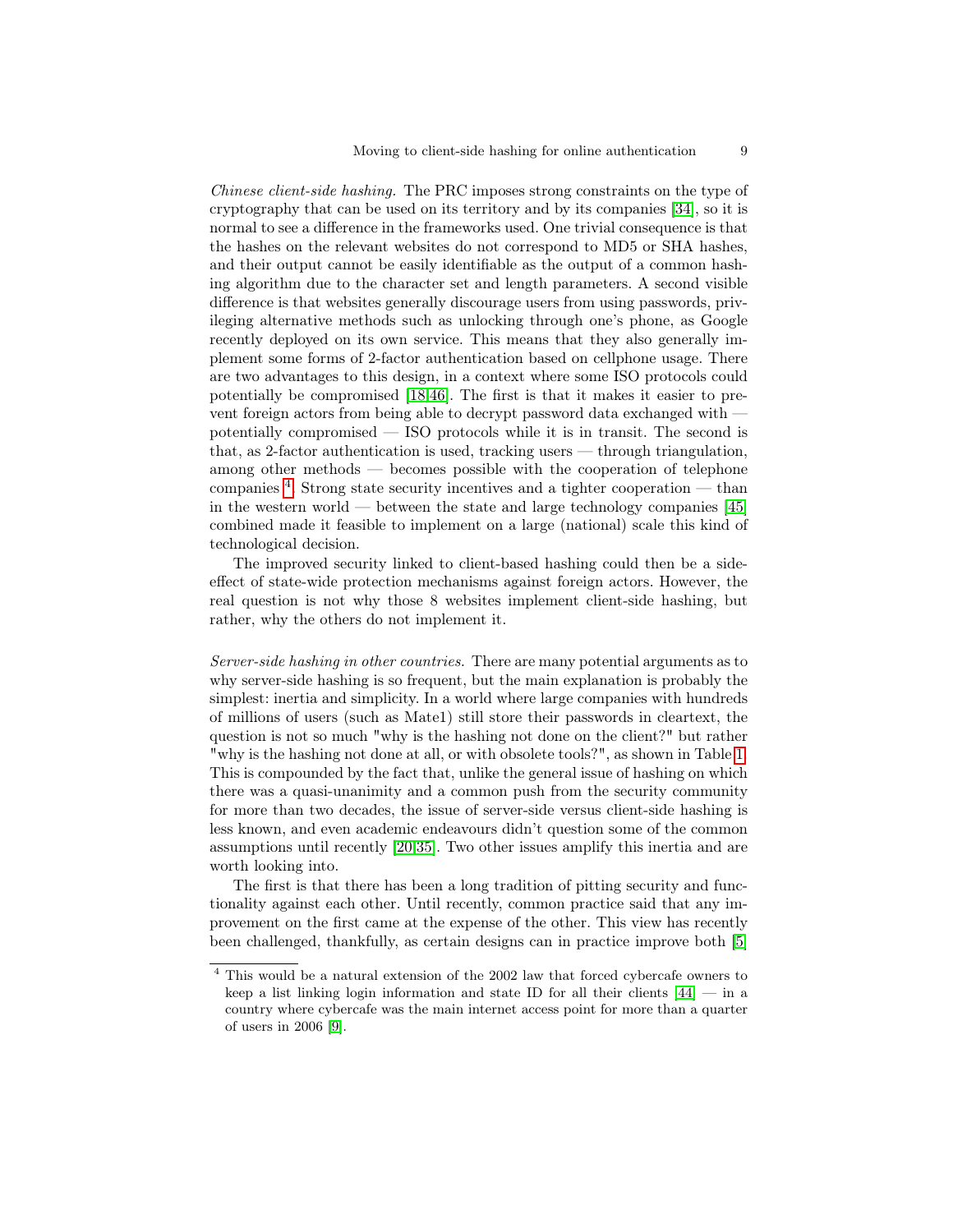— similarly to how the increased complexity of password constraints in the 2000s actually worsened both security and functionality [\[29\]](#page-15-11).

The second issue, related to the first, is the incentive structure that surrounds password security. Most online companies operate in an ecosystem where security is not a cost that is paid continuously but instead where they pay nothing until a major leak is made public. As such, there is little in the way of incentives to push those companies to keep up to date against threats they are misinformed about. This translates to developer culture, where security can become an afterthought when the goal is to implement the different functionalities as fast as possible. Even developers aware of the security risks might end up with managerial directives that go against their warnings, as the potential damage can be underestimated until the damage is done [\[6\]](#page-14-10). This reactive way of handling security is alas poorly adapted to passwords as they have a domino effect on other services [\[23\]](#page-15-12). Solving this bad incentive structure — at least on this front — is one of the main advantages of making client-side hashing the norm, as shown in the next section.

# 4 Cost analysis of client-side hashing

Before we discuss how to implement client-side hashing on a large scale, it's time to summarise its advantages and drawbacks.

### 4.1 Advantages

No credential reuse attack. The main advantage with client-side hashing is that, as the password never leaves the client machine, database leaks are much less serious. In any case, if an appropriate hashing algorithm and salt are used, an adversary with access to the database cannot reuse the credentials to mount an attack on a different service provider.

Lower server costs. The second advantage is that, as the hashing happens clientside, some server resources are freed, unlike when they have to compute expensive key derivation functions.

Stronger hashing. The previous advantage means that there is no need to compromise between server utilisation and security, as determined by the slowdown factor of the hashing function. A lot of computing power can then be dedicated to hashing, at the client's expense (as they have a low probability of noticing).

Makes phishing more difficult. If the method becomes standardised, the use of the website address as salt can be detected (or corrupt password hashes generated instead). This can help against homograph attacks — where a unicode character that is visually similar is used to get realistic-looking impostor domain names [\[21\]](#page-15-13) — as one among a set of other mitigation methods [\[19,](#page-15-14)[36\]](#page-16-14).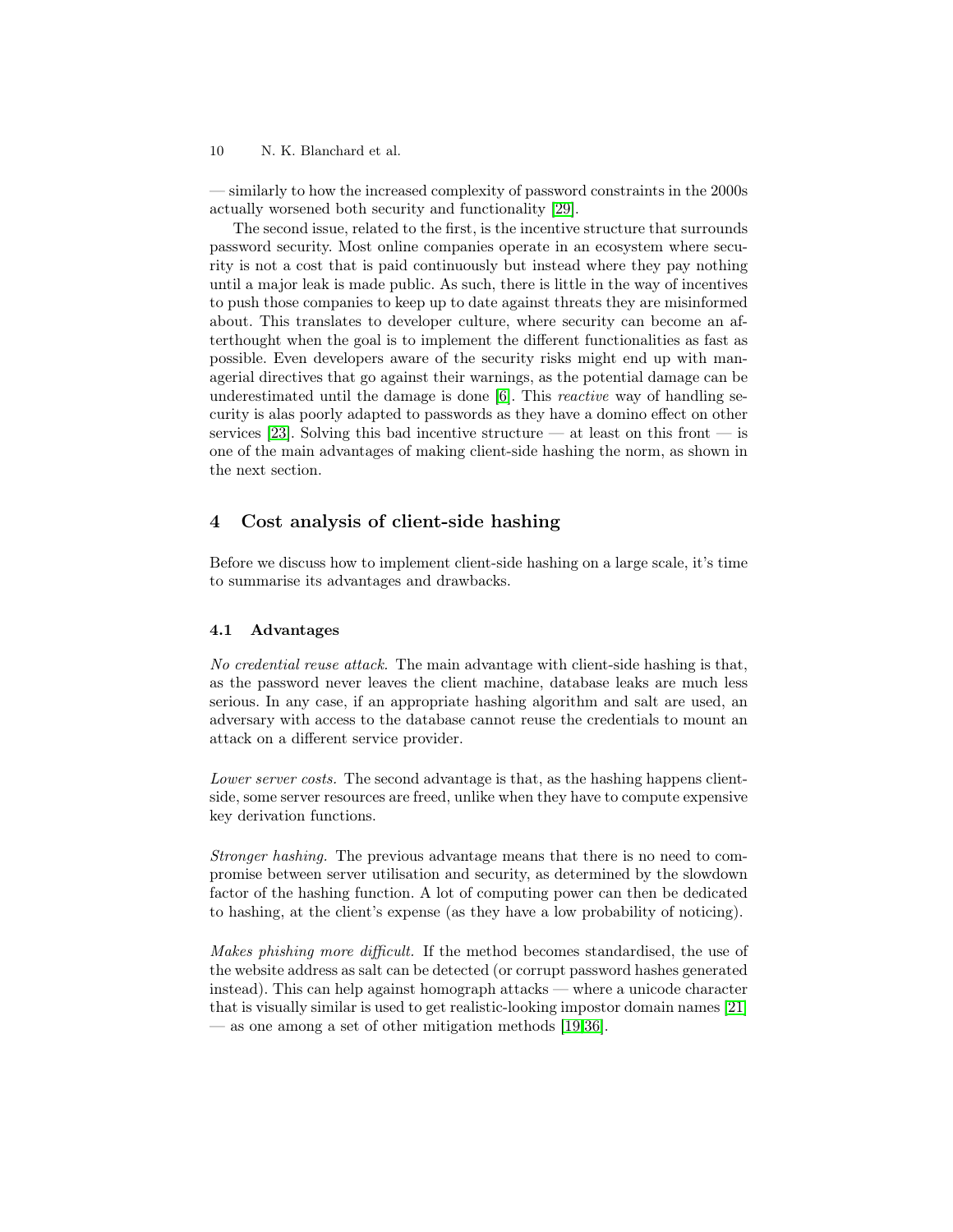Simplicity. As the method can become standardised, and visible in its standardisation, it puts the onus on what happens on the client's side, instead of the server. This leaves more opportunities to improve the database design and the server optimisation, without jeopardising security.

Accountability. The final advantage is that, if implemented at scale, this method can create a social cost for companies that do not implement client-side hashing, as they become known for having lax security practices. In consequence, the cost is transferred to the developers, who have a direct interest in improving the security. This is opposed to what happens currently, as explained earlier, as most developers spend time on security issues only in a reactive manner, after the leak has already happened. This allows the system to have detectable issues that are not only observable through catastrophic failures.

# 4.2 Drawbacks

There are four central drawbacks to client-side hashing, depending on how it is implemented.

Authentication attacks after leaks. The first issue happens if an attacker manages to obtain a copy of the database. They could then copy the hash and send a valid authentication message to the website. Two factors mitigate this. The first is that it is quite trivial to prevent it by having double hashing, whereby the service provider also runs a minimal amount of hashing server-side, thus preventing this attack. In such a case, the server-side hashing does not require strong security parameters, and a simple SHA-2[5](#page-10-0)6 is enough  $^5$ , as it is not the security bottleneck — as long as the client-side hashing is solid enough to prevent brute-force. The second factor is simply that an adversary able to steal the password database is also most probably able to steal and affect most other systems. As such, the impact would mostly concern buyers of said database rather than the original attacker.

Computing power limits. The second issue is that servers generally have more computing power than at least some of the client devices. As long as most clients authenticate through computers or modern mobile devices, this should not be problematic, as the computing power and, even more importantly, the memory available tend to be more than what many servers could generally afford for a single user, even in an unoptimised Javascript implementation. That said, with the advent of the Internet of Things, some devices with very low power could be involved and require password authentication, which could complicate the matter.

<span id="page-10-0"></span><sup>5</sup> MD5 would not work as it would be easy for an adversary with the leaked database to create an attack: instead of finding the original password, they would only need to find an MD5 collision for it.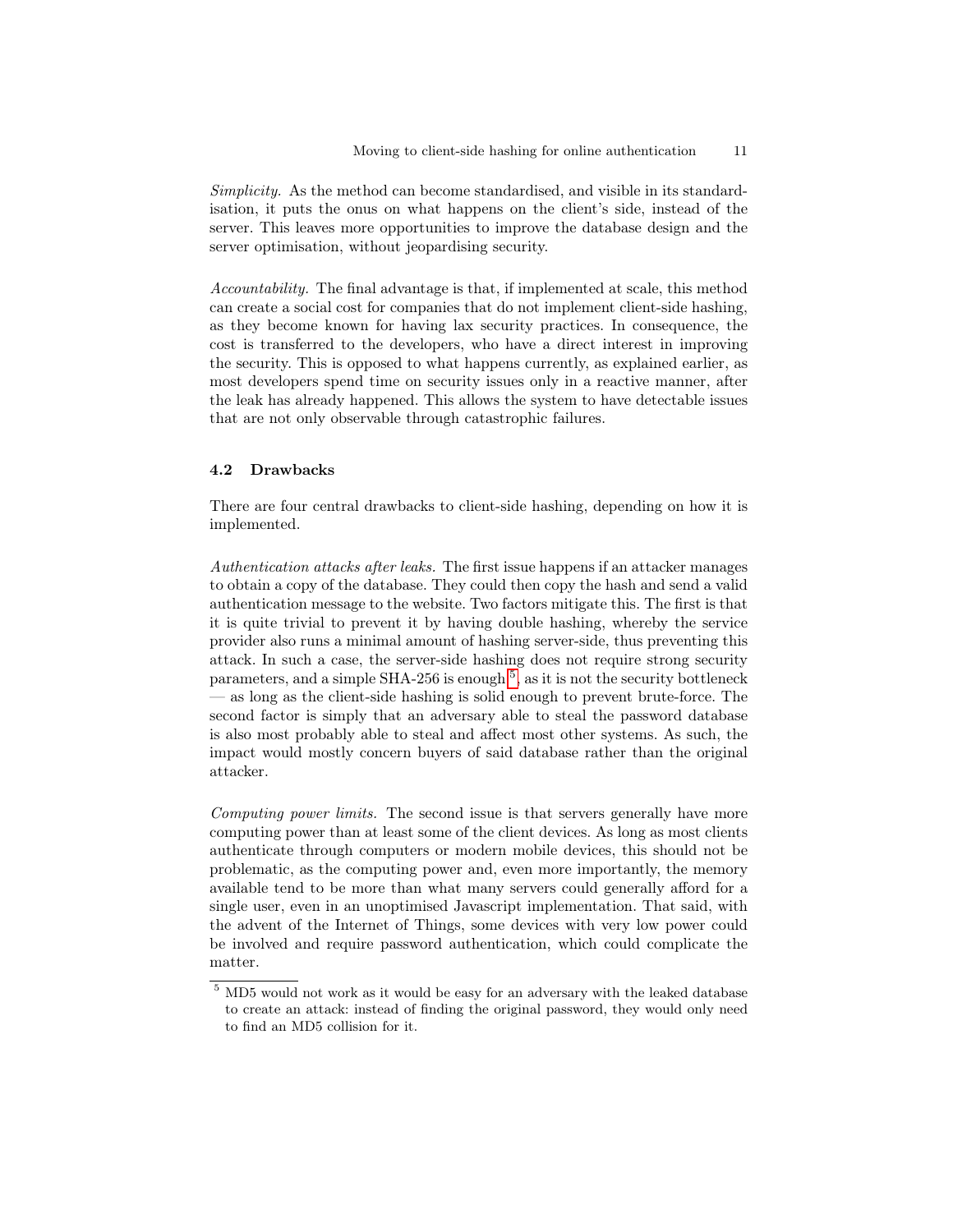Script blocking. A third potential issue — although it is quite minor — is that client-side hashing can be blocked by the client. This is especially true among users who are sensitive to security issues and block all scripts by default. The jump in memory and CPU use could also trigger warnings as they would occur in a way similar to cryptojacking[6](#page-11-0) [\[12\]](#page-14-11).

Incompatibility with legacy protocols. The last issue is quickly disappearing, but is one reason why client-side hashing is still quite rare, through inertia. Some older protocols, especially homebrews, required a cleartext password to function [\[35\]](#page-16-3).

# 5 Making changes to the hashing process

As the overwhelming majority of hashing is done server-side today, changing this requires a relatively large amount of labour. We see three main avenues to make the relevant changes, that could all be attempted in parallel.

### 5.1 A service-centric view

From a service provider point of view, the interest in switching to client-side hashing are akin to those of switching to hashing from initially having stored passwords in cleartext, with a few key differences. The first is that the relative security gains are weaker, whether in terms of real security or in terms of public blame if the security is broken. There is little difference between "adequate" and "strong" security procedures when compared to having "inadequate" security. On the other hand, switching to client-side hashing saves on server costs and code complexity, unlike switching from cleartext to hashed passwords. Hence, although the costs of switching are smaller, the benefits are correspondingly weaker. Moreover, all these are moot points if the incentive structure stays the same, as even the first switch to hashed passwords isn't universal yet.

There is one way to change this incentive structure, by involving major browser developers. A client-side hashing detection system could be integrated into a browser, and give a warning to users when passwords are not handled correctly. This detection system would of course be imperfect and let some websites badly handle passwords while not showing warnings. That said, it could be enough to create a real cost on the service providers, who might lose users to security concerns. Ideally, this could happen in a way similar to what was seen during the switch from HTTP to HTTPS, by first adding warnings and then blocking service providers with unsecure practices (unless the user confirms that they are aware of the risks). Despite the complexity of the architectural changes required [\[30\]](#page-15-15), browser warnings changed the incentives and had a fast and largescale impact [\[40,](#page-16-15)[13\]](#page-14-12). Finally, convincing one such actor might also probably be

<span id="page-11-0"></span> $6$  Cryptojacking corresponds to the hidden execution of code inside a browser to mine cryptocurrencies while the user is visiting a website.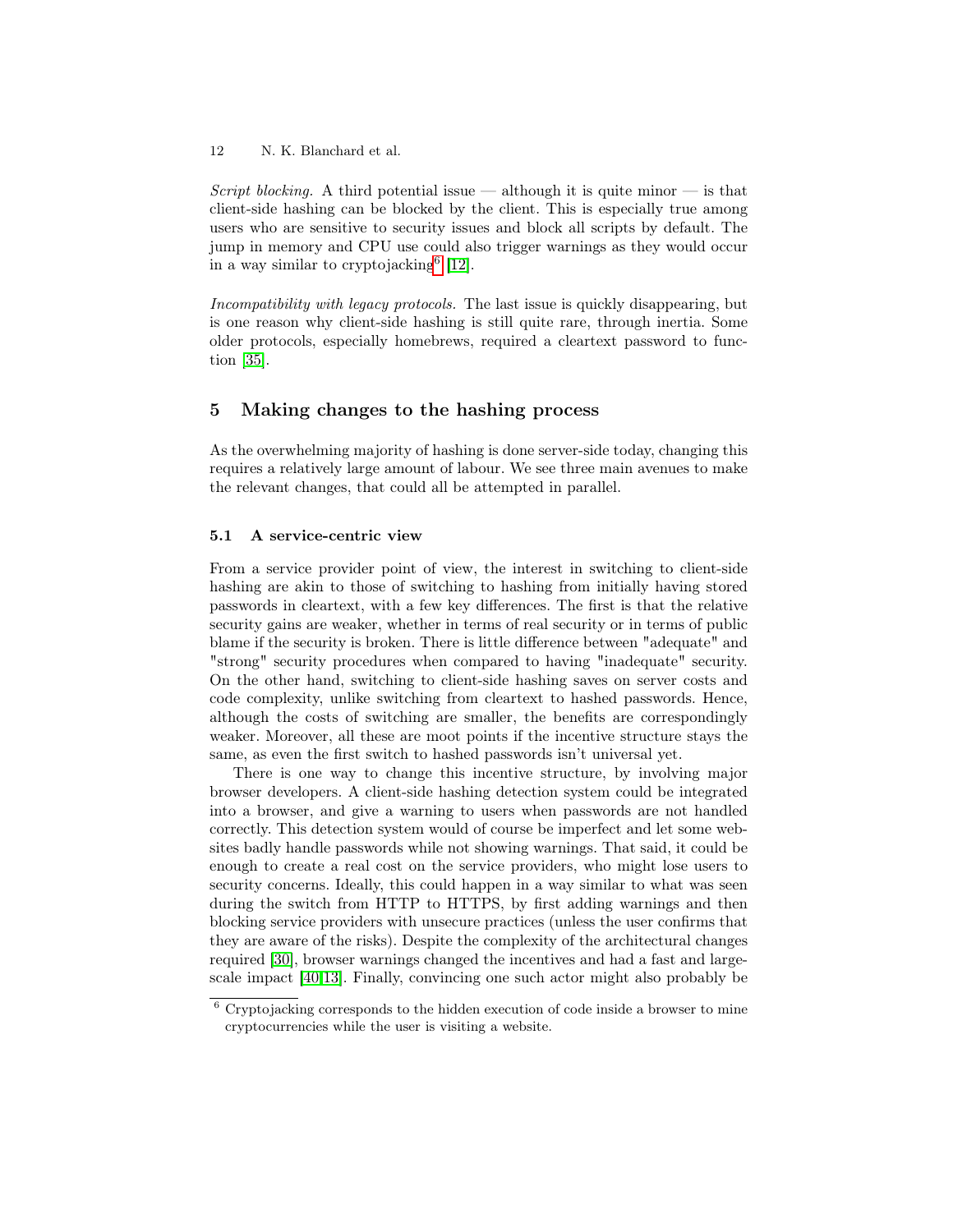enough for the others to follow suit, as other browsers would have some pressure to be perceived as secure to the users as the one displaying the warnings. Adopting some standard header could also help differentiate between websites with probably obsolete security practices and the rest, which would be composed of websites with good security practices and high quality phishing websites [\[28\]](#page-15-16).

### 5.2 A user-centric view

From the end user's perspective, the issue is different, as there is a wide variability of possibilities when it comes to users' goals, constraints, and expertise. As long as independent service providers switch to client-side hashing, the pro-cess is mostly invisible to users<sup>[7](#page-12-0)</sup>, and should have no negative effects. User costs would only appear in one of two cases: if a browser starts implementing warning systems, interrupting users' actions, or if a user decides to take matters in their own hands by using an extension that implements a warning system. We'll start by looking at how the second could happen.

An extension to warn users. The first and easiest short term solution is to create a short script — a priori in the form of a browser extension — to detect whether the password is sent in cleartext to the service provider. This script could be based on some of the methods mentioned earlier, such as detection of the password string in the outgoing packets, or use of computing resources. It could be displayed next to the padlock corresponding to HTTPS connections, in the form of a warning in the address bar — or potentially even more aggressively as a pop-up. The effects on the user would be partially detrimental as it would distract from their current task, although it could help some users avoid using passwords on unsecure websites. The main advantage of this would however be the incentive structure it would create to switch systems if widely deployed.

There is one potential drawback of this method in the form of a privacy risk similar to the one we just started observing on HTTPS padlocks [\[39,](#page-16-16)[10\]](#page-14-13). If the warning system shows not only indications of risky websites but also of safe ones, corrupting the warning system itself becomes a worthy goal. As such, users could be more easily fooled by phishing attempts that manage to show good password security than they would with neither positive nor negative warnings. That might be less of an issue because, unlike HTTPS, warning systems for client-side hashing would easily detect bad practice but struggle to detect truly good practice[8](#page-12-1) , but still bears keeping in mind.

<span id="page-12-0"></span><sup>7</sup> The only way for it to be visible is if it unduly increases delays by asking too many rounds of hashing on a low-powered device, but this is a matter of parameter optimisation where wide margins could be taken by default to avoid this issue.

<span id="page-12-1"></span><sup>8</sup> For example, to be sure the password is not sent in cleartext, one would need to make sure that the password field is accessed exactly once as input to the hash function, otherwise any reversible function could be used before transmitting, dodging accusations of cleartext sending. Similarly, the website could trigger some expensive computation without using it to fool resource monitors.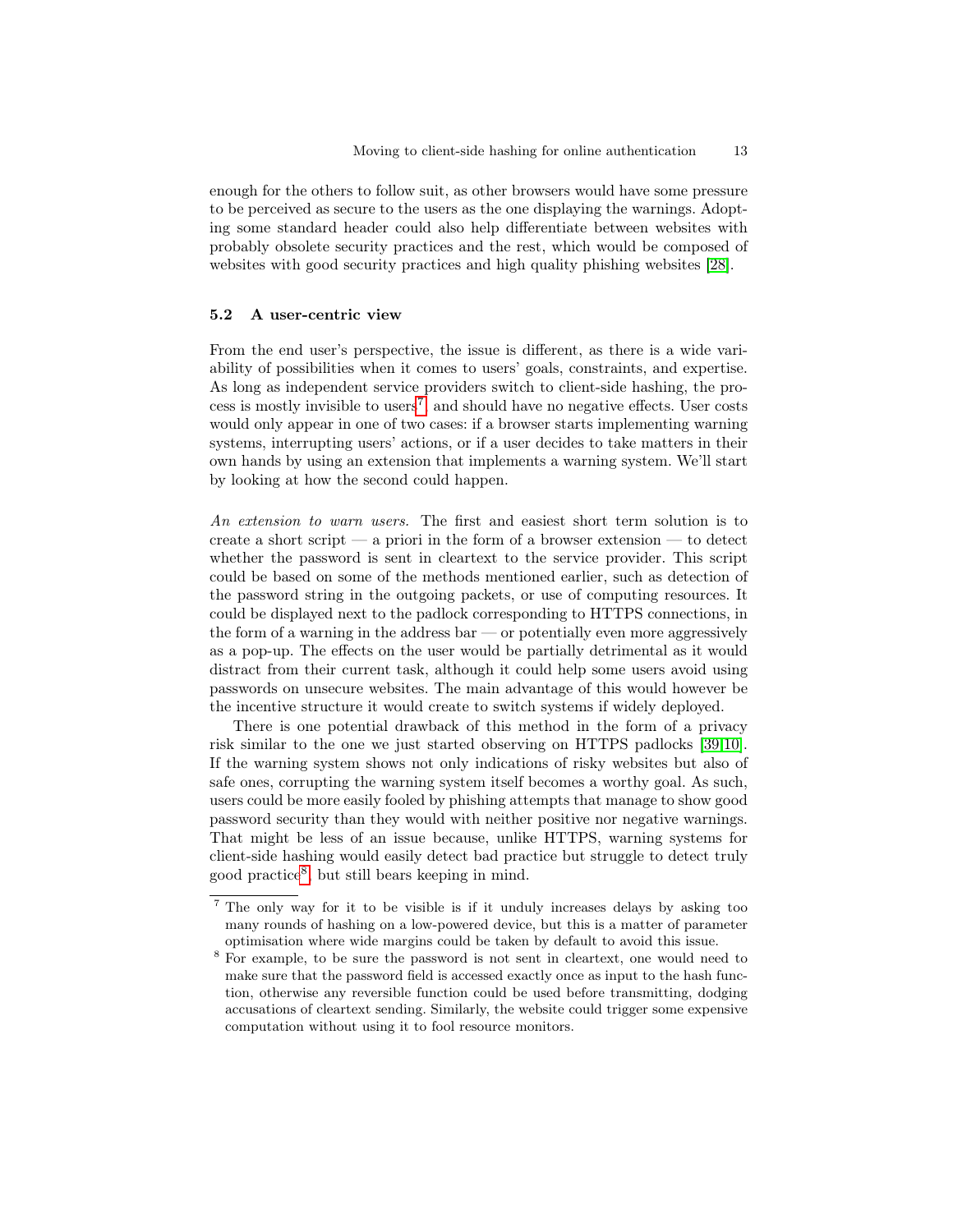Detecting and hashing passwords on the client. A more extreme case for more technically inclined — and concerned — users would be to use a different kind of extension, as a stopgap measure. Instead of checking whether the password is sent in cleartext, it would be possible to automatically detect password fields as Google Chrome does — and offer a second field through the extension. After the user types their password in that second field, the hashed result could be directly input into the original field. This bypasses a few issues and adds some level of security, but would also be harder to optimise than if done natively by the service provider. One concern then would be that the user's password could not be directly used on a different device without the extension. The website changing its domain name would also create problems that are harder to address from this client-centric view.

### 6 Discussion

We have shown that client-side hashing benefits from multiple advantages, and that its drawbacks often come from older constraints and are quickly becoming less relevant. Despite this, among the most used websites, it is only used today by Chinese service providers, as part of a larger security suite common to many of them. After observing the issues caused by server-side hashing, we provide some ideas to detect such hashing techniques at a larger scale than what we manually did. We also propose integrating them into common browsers to change the incentive structure for developers and companies involved in the security ecosystem. We finish by offering some alternatives for end users, such that all solutions mentioned could be used in parallel.

The changes we propose are minimal and have some self-perpetuating mechanisms, exactly because expecting a sudden and non-trivial change from a large security ecosystem would be idealistic. There are of course alternatives to the solutions proposed, such as Time-based One-time Password algorithms [\[38\]](#page-16-17), which solve many issues mentioned. The problem, as with all other security improvements, is getting large actors to make the requisite changes. A different alternative is to use password managers — which the hashing extension we mention imitates in some ways — but this brings us back to older security models by shifting all costs to the user. Moreover, password managers still have low penetration on mobile devices and are not always compatible with all users' constraints [\[3\]](#page-14-14).

We see two ways to go further in the direction we explored. First, it seems wise to investigate whether the increasing role played by low-power devices in the Internet of Things could create bottlenecks security-wise. Second, to increase the amount of hashing time available, one could hash the password letter by letter, using the lapse between keystrokes to hash what is available for a set duration and using this as a salt for the next hash. This is not currently done, and could potentially create security vulnerabilities, so a thorough cryptanalysis of this method should be done with the currently used password hashing functions. On the usability side, there is also the question of finding an ideal delay to resist parallelised attacks without creating a time cost for users on lower-end devices.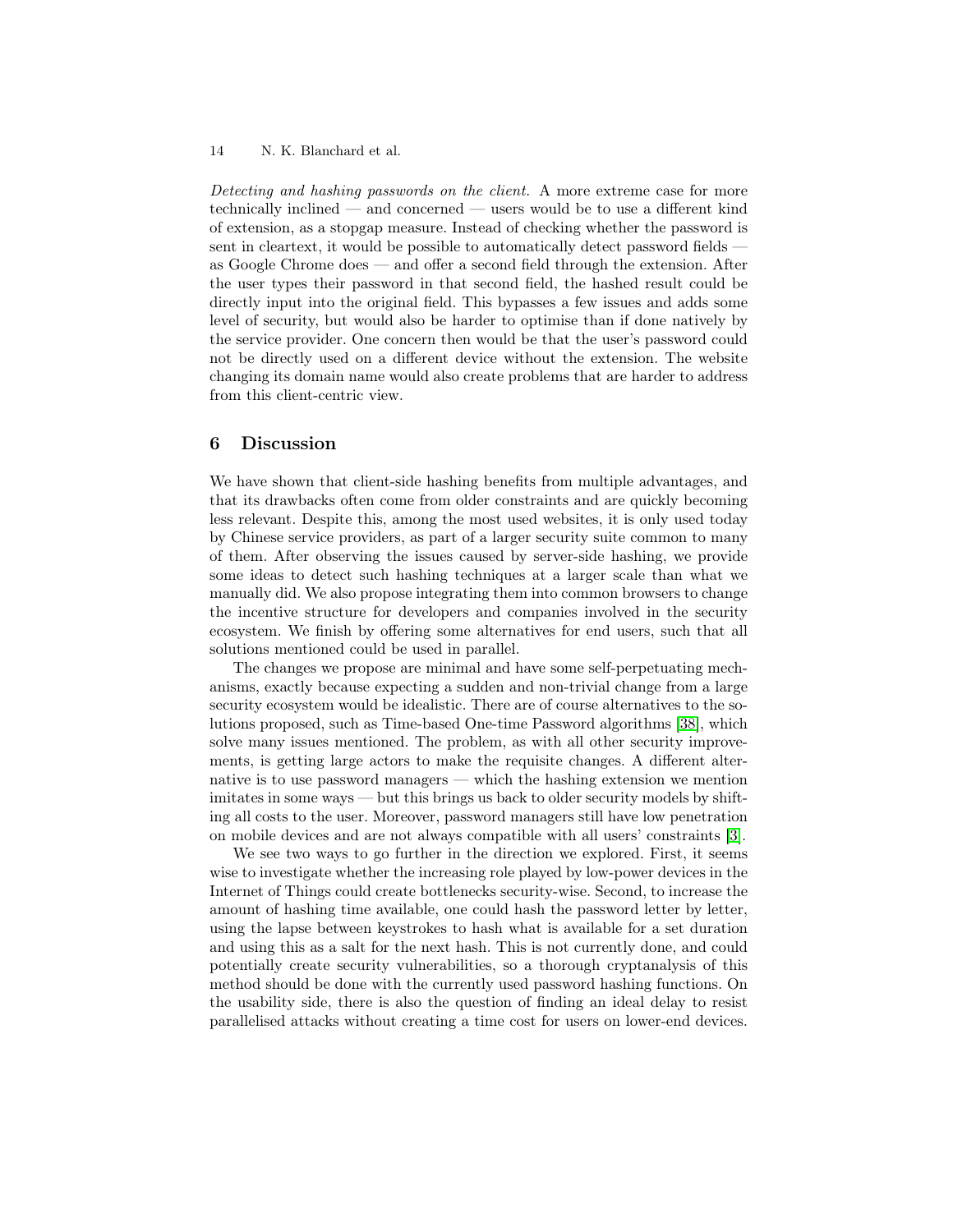### Acknowledgements

We're grateful to participants of the Privacy and Security Workshop, IU Gateway Berlin, for their comments. This work was supported partly by the french PIA project "Lorraine Université d'Excellence", reference ANR-15-IDEX-04-LUE.

#### References

- <span id="page-14-2"></span>1. Acar, Y., Backes, M., Fahl, S., Kim, D., Mazurek, M.L., Stransky, C.: How internet resources might be helping you develop faster but less securely. IEEE Security Privacy 15(2), 50–60 (March 2017).<https://doi.org/10.1109/MSP.2017.24>
- <span id="page-14-1"></span>2. Acar, Y., Fahl, S., Mazurek, M.L.: You are not your developer, either: A research agenda for usable security and privacy research beyond end users. In: IEEE Cybersecurity Development – SecDev. pp. 3–8 (Nov 2016). <https://doi.org/10.1109/SecDev.2016.013>
- <span id="page-14-14"></span>3. Alkaldi, N., Renaud, K.: Why do people adopt, or reject, smartphone password managers? In: Proceedings of EuroUSEC (2016), eprint on Enlighten: Publications 4. Amazon Alexa: 500 global sites (2019), <http://alexa.com/topsites/>
- <span id="page-14-8"></span><span id="page-14-7"></span>5. Baskerville, R., Rowe, F., Wolff, F.C.: Functionality vs. security in is: Tradeoff or equilibrium. In: International Conference on Information Systems. pp. 1210–1229 (2012)
- <span id="page-14-10"></span>6. Baskerville, R., Spagnoletti, P., Kim, J.: Incident-centered information security: Managing a strategic balance between prevention and response. Information & management 51(1), 138–151 (2014)
- <span id="page-14-6"></span>7. Bellovin, S.M., Merritt, M.: Encrypted key exchange: Password-based protocols secure against dictionary attacks. In: Proceedings 1992 IEEE Computer Society Symposium on Research in Security and Privacy. pp. 72–84. IEEE (1992)
- <span id="page-14-5"></span>8. Biryukov, A., Dinu, D., Khovratovich, D.: Argon2: new generation of memoryhard functions for password hashing and other applications. In: IEEE European Symposium on Security and Privacy – EuroS&P. pp. 292–302. IEEE (2016)
- <span id="page-14-9"></span>9. Center, C.I.N.I.: 18th statistical survey report on the internet development in china. Tech. rep., CINIC (2006)
- <span id="page-14-13"></span>10. Cimpanu, C.: Extended validation (ev) certificates abused to create insanely believable phishing sites (2017), [https://www.bleepingcomputer.com/news/security/](https://www.bleepingcomputer.com/news/security/extended-validation-ev-certificates-abused-to-create-insanely-believable-phishing-sites/) [extended-validation-ev-certificates-abused-to-create-insanely-believable-phishing-sites/](https://www.bleepingcomputer.com/news/security/extended-validation-ev-certificates-abused-to-create-insanely-believable-phishing-sites/)
- <span id="page-14-4"></span>11. Dürmuth, M., Kranz, T.: On password guessing with gpus and fpgas. In: Mjølsnes, S.F. (ed.) Technology and Practice of Passwords. pp. 19–38. Springer International Publishing, Cham (2015)
- <span id="page-14-11"></span>12. Eskandari, S., Leoutsarakos, A., Mursch, T., Clark, J.: A first look at browserbased cryptojacking. In: 2018 IEEE European Symposium on Security and Privacy Workshops (EuroS&PW). pp. 58–66. IEEE (2018)
- <span id="page-14-12"></span>13. Felt, A.P., Barnes, R., King, A., Palmer, C., Bentzel, C., Tabriz, P.: Measuring {HTTPS} adoption on the web. In: 26th {USENIX} Security Symposium ({USENIX} Security 17). pp. 1323–1338 (2017)
- <span id="page-14-0"></span>14. Florêncio, D., Herley, C., van Oorschot, P.C.: An administrator's guide to internet password research. In: LISA. vol. 14, pp. 35–52 (2014)
- <span id="page-14-3"></span>15. Ge, C., Xu, L., Qiu, W., Huang, Z., Guo, J., Liu, G., Gong, Z.: Optimized password recovery for sha-512 on gpus. In: IEEE International Conference on Computational Science and Engineering – CSE – and Embedded and Ubiquitous Computing – EUC. vol. 2, pp. 226–229. IEEE (2017)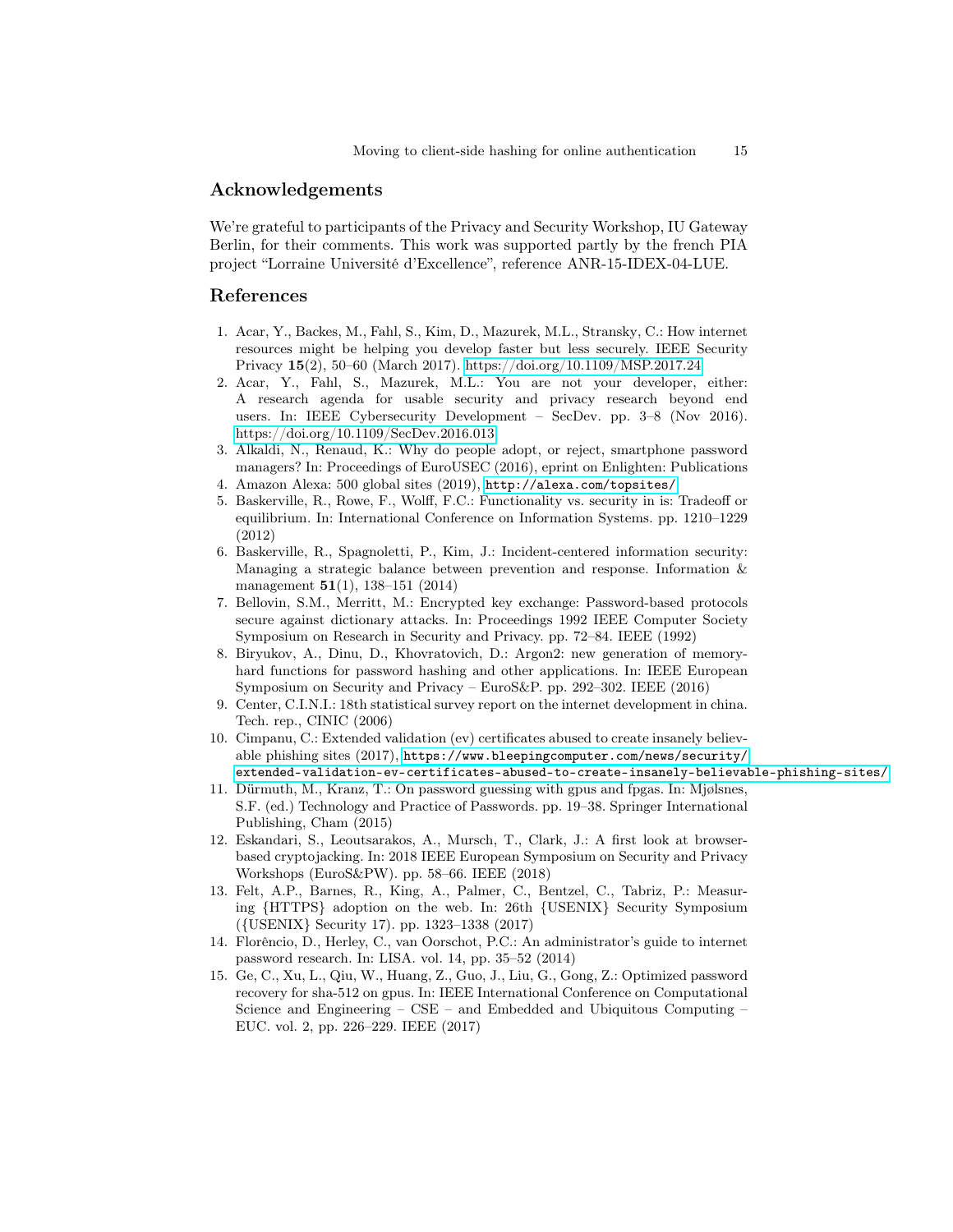- 16 N. K. Blanchard et al.
- <span id="page-15-8"></span>16. Goodin, D.: Once seen as bulletproof, 11 million+ ashley madison passwords already cracked (2015), [https://web.archive.org/web/20180803014106/](https://web.archive.org/web/20180803014106/https://arstechnica.com/information-technology/2015/09/once-seen-as-bulletproof-11-million-ashley-madison-passwords-already-cracked/) [https://arstechnica.com/information-technology/2015/09/](https://web.archive.org/web/20180803014106/https://arstechnica.com/information-technology/2015/09/once-seen-as-bulletproof-11-million-ashley-madison-passwords-already-cracked/) [once-seen-as-bulletproof-11-million-ashley-madison-passwords-already-cracked/](https://web.archive.org/web/20180803014106/https://arstechnica.com/information-technology/2015/09/once-seen-as-bulletproof-11-million-ashley-madison-passwords-already-cracked/)
- <span id="page-15-3"></span>17. Green, M.: Let's talk about pake (2018), [https://web.archive.org/web/](https://web.archive.org/web/20190426024348/https://blog.cryptographyengineering.com/2018/10/19/lets-talk-about-pake/) [20190426024348/https://blog.cryptographyengineering.com/2018/10/19/](https://web.archive.org/web/20190426024348/https://blog.cryptographyengineering.com/2018/10/19/lets-talk-about-pake/) [lets-talk-about-pake/](https://web.archive.org/web/20190426024348/https://blog.cryptographyengineering.com/2018/10/19/lets-talk-about-pake/)
- <span id="page-15-10"></span>18. Hales, T.C.: The NSA back door to NIST. Notices of the AMS 61(2), 190–19 (2013)
- <span id="page-15-14"></span>19. Hannay, P., Baatard, G.: The 2011 idn homograph attack mitigation survey. In: Proceedings of the International Conference on Security and Management (SAM'12) (2012)
- <span id="page-15-1"></span>20. Hatzivasilis, G., Papaefstathiou, I., Manifavas, C.: Password hashing competitionsurvey and benchmark. IACR Cryptology ePrint Archive (2015)
- <span id="page-15-13"></span>21. Holgers, T., Watson, D.E., Gribble, S.D.: Cutting through the confusion: A measurement study of homograph attacks. In: USENIX Annual Technical Conference, General Track. pp. 261–266 (2006)
- <span id="page-15-0"></span>22. Independent Security Evaluators: Password managers: Under the hood of secrets management. Tech. rep., ISE (2019), [https://web.archive.org/](https://web.archive.org/web/20190301171335/https://www.securityevaluators.com/casestudies/password-manager-hacking/) [web/20190301171335/https://www.securityevaluators.com/casestudies/](https://web.archive.org/web/20190301171335/https://www.securityevaluators.com/casestudies/password-manager-hacking/) [password-manager-hacking/](https://web.archive.org/web/20190301171335/https://www.securityevaluators.com/casestudies/password-manager-hacking/)
- <span id="page-15-12"></span>23. Ives, B., Walsh, K.R., Schneider, H.: The domino effect of password reuse. Communications of the ACM  $47(4)$ , 75–78 (Apr 2004). <https://doi.org/10.1145/975817.975820>
- <span id="page-15-7"></span>24. Jaeger, D., Pelchen, C., Graupner, H., Cheng, F., Meinel, C.: Analysis of publicly leaked credentials and the long story of password (re-) use. In: Proc. Int. Conf. Passwords (2016)
- <span id="page-15-4"></span>25. Jarecki, S., Krawczyk, H., Xu, J.: Opaque: an asymmetric pake protocol secure against pre-computation attacks. In: Annual International Conference on the Theory and Applications of Cryptographic Techniques. pp. 456–486. Springer (2018)
- <span id="page-15-9"></span>26. Karyda, M., Mitrou, L.: Data breach notification: Issues and challenges for security management. In: Mediterranean Conference on Information Systems (2016)
- <span id="page-15-5"></span>27. Khandelwal, S.: Facebook caught asking some users passwords for their email accounts (2019), [https://web.archive.org/web/20190404071339/https://amp.](https://web.archive.org/web/20190404071339/https://amp.thehackernews.com/thn/2019/04/facebook-email-password.html) [thehackernews.com/thn/2019/04/facebook-email-password.html](https://web.archive.org/web/20190404071339/https://amp.thehackernews.com/thn/2019/04/facebook-email-password.html)
- <span id="page-15-16"></span>28. Kisa, K., Tatli, E.: Analysis of http security headers in turkey. International Journal of Information Security Science 5(4), 96–105 (2016)
- <span id="page-15-11"></span>29. Komanduri, S., Shay, R., Kelley, P.G., Mazurek, M.L., Bauer, L., Christin, N., Cranor, L.F., Egelman, S.: Of passwords and people: Measuring the effect of passwordcomposition policies. In: Proceedings of the SIGCHI Conference on Human Factors in Computing Systems. pp. 2595–2604. CHI '11, ACM, New York, NY, USA (2011). <https://doi.org/10.1145/1978942.1979321>
- <span id="page-15-15"></span>30. Kranch, M., Bonneau, J.: Upgrading https in mid-air. In: Proceedings of thz 2015 Network and Distributed System Security Symposium. NDSS (2015)
- <span id="page-15-6"></span>31. Krebs, B.: Twitter to all users: Change your password now! (2018), [https://web.archive.org/web/20190402093127/https://krebsonsecurity.](https://web.archive.org/web/20190402093127/https://krebsonsecurity.com/2018/05/twitter-to-all-users-change-your-password-now/) [com/2018/05/twitter-to-all-users-change-your-password-now/](https://web.archive.org/web/20190402093127/https://krebsonsecurity.com/2018/05/twitter-to-all-users-change-your-password-now/)
- <span id="page-15-2"></span>32. Krebs, B.: Facebook stored hundreds of millions of user passwords in plain text for years (2019), [https://web.archive.](https://web.archive.org/web/20190322091235/https://krebsonsecurity.com/2019/03/facebook-stored-hundreds-of-millions-of-user-passwords-in-plain-text-for-years/) [org/web/20190322091235/https://krebsonsecurity.com/2019/03/](https://web.archive.org/web/20190322091235/https://krebsonsecurity.com/2019/03/facebook-stored-hundreds-of-millions-of-user-passwords-in-plain-text-for-years/) [facebook-stored-hundreds-of-millions-of-user-passwords-in-plain-text-for-years/](https://web.archive.org/web/20190322091235/https://krebsonsecurity.com/2019/03/facebook-stored-hundreds-of-millions-of-user-passwords-in-plain-text-for-years/)